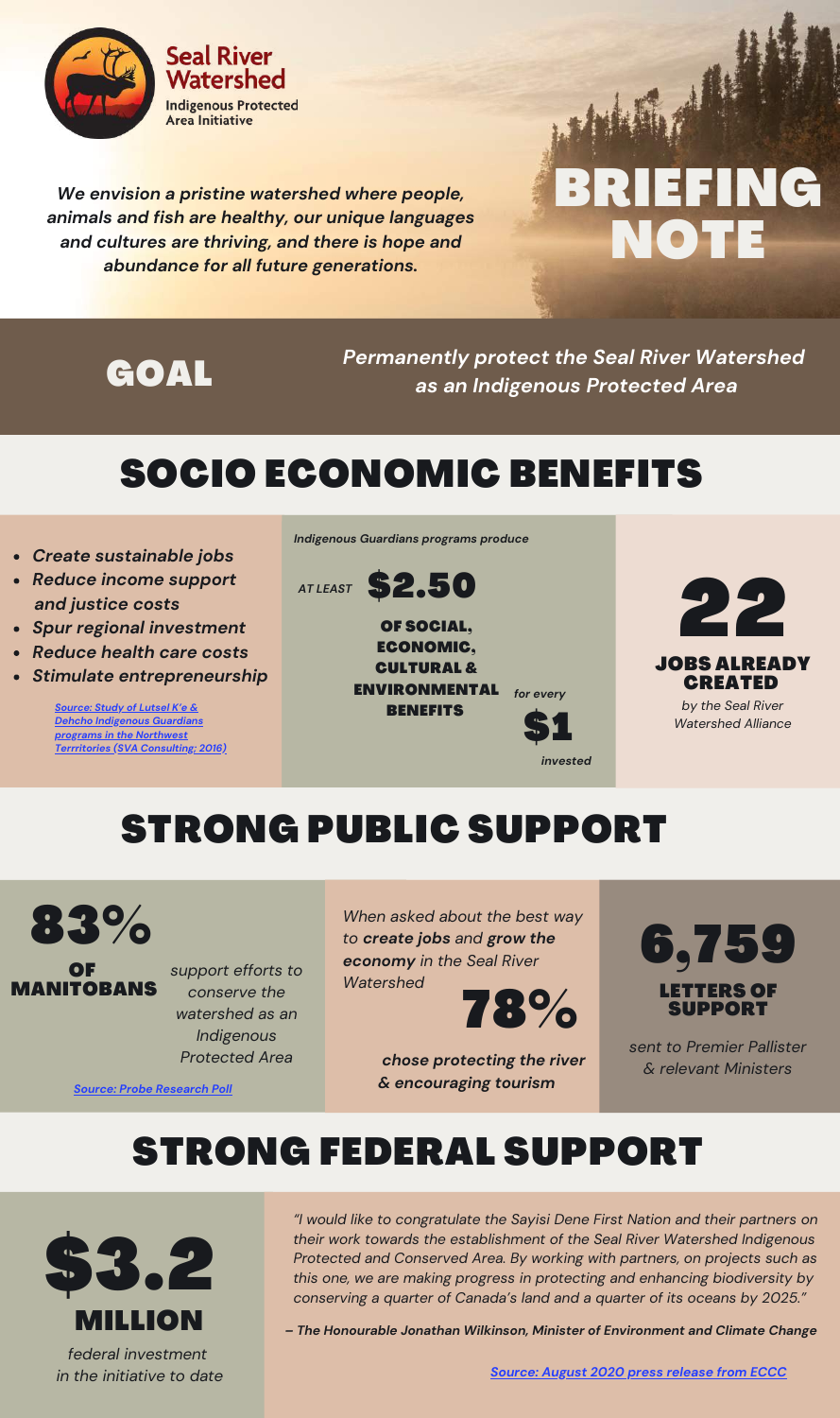

## CONSERVATION BENEFITS

#### ADVANCE RECONCILIATION

THROUGH AN INCLUSIVE & COOPERATIVE INDIGENOUS-LED CONSERVATION INITIATIVE

# INDIGENOUS 3 PEOPLES



Watershed

**Area Initiative** 





*Dene, Inuit & Cree*

*Sayisi Dene First Nation, O-Pipon-Na-Piwin Cree Nation, Northlands Denesuline First Nation, Barren Lands First Nation, and the Arviat Hunters & Trappers Organization*

# LEGACY OPPORTUNITY

#### WILL BE ONE OF THE LARGEST PROTECTED AREAS IN CANADA



#### MASSIVE CARBON SHIELD



*that's the equivalent of*



EMISSIONS

*or the equivalent of*